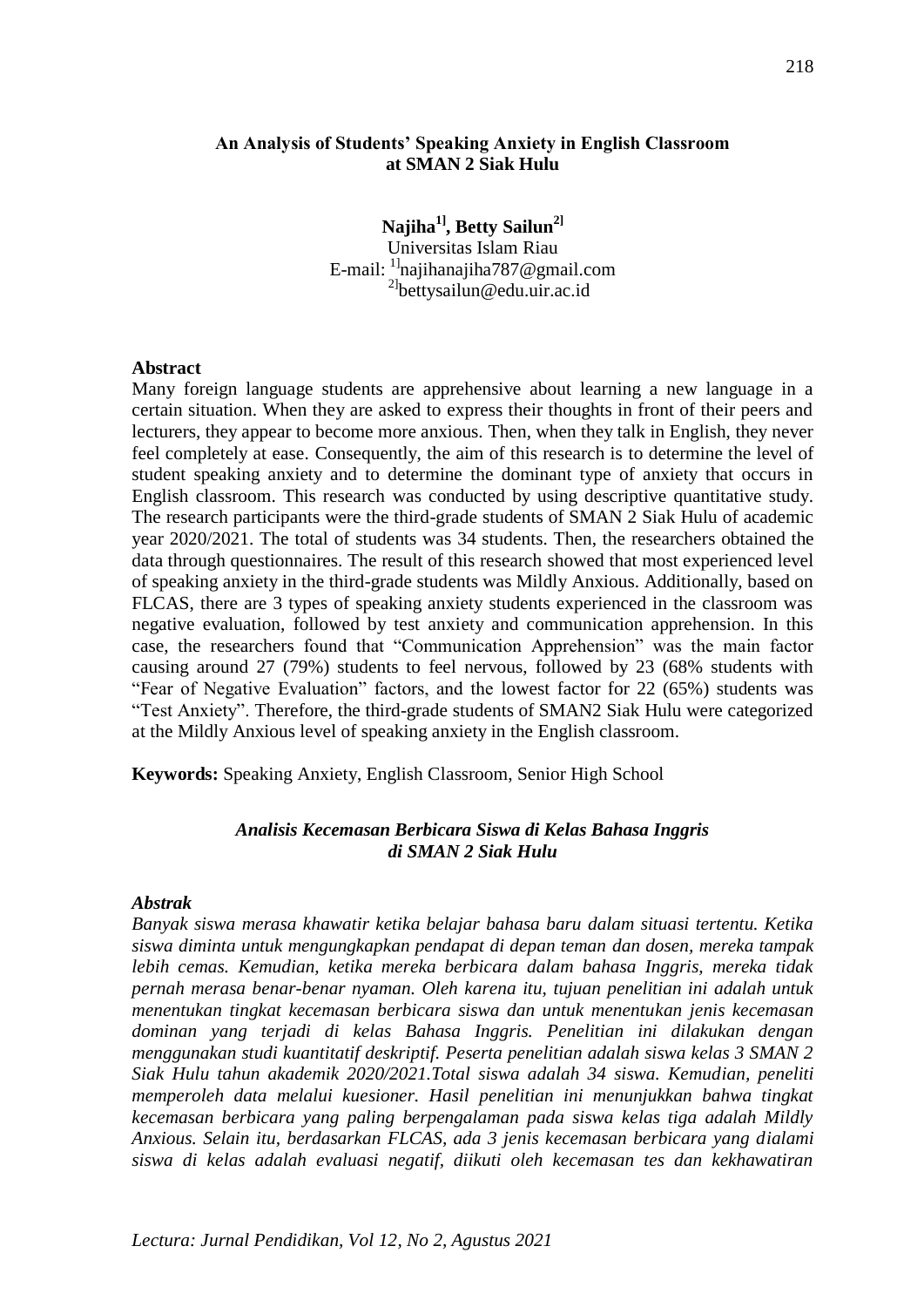*komunikasi. Dalam hal ini, penulis menemukan bahwa "Kekhawatiran Komunikasi" adalah faktor utama yang menyebabkan sekitar 27 (79%) siswa merasa gugup, diikuti oleh 23 (68%) siswa dengan faktor "Takut Evaluasi Negatif", dan faktor terendah untuk 22 (65%) siswa adalah "Test Anxiety". Oleh karena itu, siswa kelas 3 SMAN2 Siak Hulu dikategorikan pada tingkat kecemasan berbicara ringan dalam kelas bahasa Inggris.*

*Kata Kunci: Kecemasan Berbicara, Kelas Bahasa Inggris, Sekolah Menengah Atas*

## **1. INTRODUCTION**

One of the four essential abilities in language acquisition is speaking, because speech is a tool that people use to communicate with one another. Though speaking is challenging, everyone should do it since it allows them to convey their thoughts and ideas directly. When people may communicate directly by speaking and others can offer and receive replies in a short amount of time. As a result, humans cannot survive without engaging in some form of communication with others.

Furthermore, while speaking is an important part of language acquisition, it is still difficult for learners to become proficient in English and even master it. Students must be able to communicate well in English. Many individuals, on the other hand, demonstrate their incompetence and frequently admit that they do not wish to speak English. It occurs because some students are uncomfortable speaking in front of others. Other factors that students experience include shame, fear of making mistakes, anxiousness, and anxiety when speaking English.

Anxiety in speaking is incredibly common. If a student speaks in front of many people, it feels natural they are anxious, unconfident, shy and nervous. Because every student has different psychological condition, some of them can speak confidently in front of the class, and some of them unable to speak English because they are shy and nervous. Nevertheless, anxiety in speaking English can weaken and affect students' adaption

to the target environment and ultimately the achievement of their educational objectives. However, anxiety does not need to be eliminated and does not even have to be eliminated. Therefore, it is better to manage the fear and then make it the driving force (positive energy) used in preparation for speaking.

Based on the observation at the third-grade students of SMAN 2 Siak Hulu, the researchers found some problems. Firstly, some of the students at this school are less confident, because they have limited knowledge on pronunciation. Thus, they never feel quite sure of their self when they are speaking in English.

Secondly, students' fear of negative evaluations. Students always think that their friends are better at speaking English. So, students think if they make mistakes in speaking English, their friends will laugh at them. Therefore, students who lack the courage to speak out for fear of being wrong, it is impossible for them to convey their ideas directly, because they feel not confidence and shy to speak English.

Thirdly, the students feel anxiety in test. The students usually worry about the consequences of failing English class. Because, they feel nervous when they don't understand every word that is said by the English teacher and they have to speak without preparation. So, the students will be panic when they know that they name going to be called on in English class. The objectives of this research are to find out the levels of students speaking anxiety in the English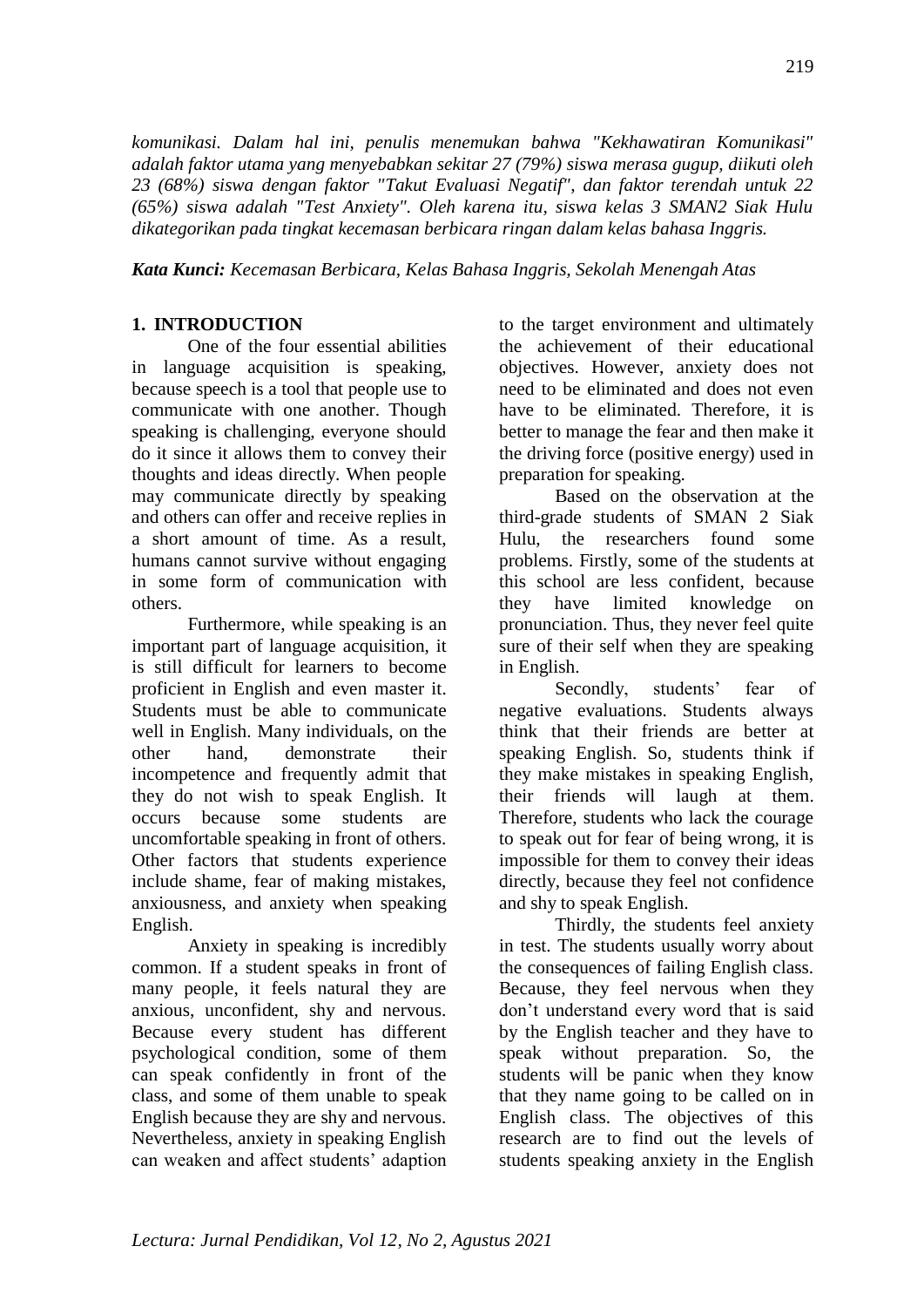classroom and what kind of anxiety occurred in the English classroom.

According to (Leong & Ahmadi, 2017), speaking is an interactive process of constructing meaning that involves producing and receiving and processing information It means that speaking activity the speakers must use oral language well to transfer the information to order people (Komariah *et al*, 2020). Meanwhile, Schmitt (2012) in (Derakhshan, Atefeh and Fatima, 2016) present that speaking is a part of daily life that everyone should develop in subtle and detailed language. Then, speaking is a crucial skill for English students to learn at the university level since it is necessary for them to enhance their capacity to communicate verbally by expressing their thoughts in a real-life setting (Sailun & Idayani, 2018).

Speaking, in a summary, is the act of communicating with others via the use of words. People all around the globe share information and let everyone know what the speaker is thinking about by speaking, which indicates that speaking is a common activity in daily life and that communication through speaking entails interaction between the speaker and the listener. Then, when conversing with others, some individuals were nervous and anxious.

Anxiety is one of the most wellknown psychiatric illnesses. Anxiety is described as a fearful, worried, stressed, or tense sensation. Furthermore, anxiety is normal in speaking. It is a basic human emotion that has some developmentally predictable onsets, occurrences, and trajectories (Huberty, 2012). In addition, when the students are worried while speaking, their mind appears to cause significant negative self-talking, and it is something that can hinder students' performance and achievement in language acquisition.

# *The Nature of Anxiety*

Anxiety is one of the psychological disorders which are most well-known. In general, anxiety arises as a reaction to a given situation from the human body. Anxiety is generally defined as a feeling of fear, nervous, stress, or tension. There are several meanings of anxiety found by the researchers. According to Mohtasham & Farnia (2017), anxiety is that state of an individual when he/she feels "uneasiness, frustration, self-doubt, apprehension, or worry" similar to any other specific anxiety.

Furthermore, (Khoshlessan & Das, 2017) stated that student anxiety is the feelings, thoughts, and experiences that create an apprehension level during the study process and affect the students' academic performance. Then, according to Sutarsyah (2017) state that anxiety (also called angst or worry) is a psychological and physiological state characterized by somatic, emotional, cognitive, and behavioral components. It is the displeasing feeling of fear and concern.

# *Types of Anxiety*

Anxiety has been categorized into three aspects: 1) trait anxiety, 2) state anxiety, and 3) situation- specific anxiety (Oteir & Al-Otaibi, 2019); (Spilberger, in Safaria & Saputra, 2012); (Mitha, et al, 2018) state that trait anxiety is a tendency in a person to feel threatened by a number of conditions those are actually harmless. Anxiety in this category is more due to the personality of the individual does have potential anxiety than other individuals**.** In other words, trait anxiety suggests a person's propensity be nervous or anxious regardless of the situation to which he or she is exposed.

Furthermore, Mitha et al (2018) also mention that state anxiety is the temporary emotional state and condition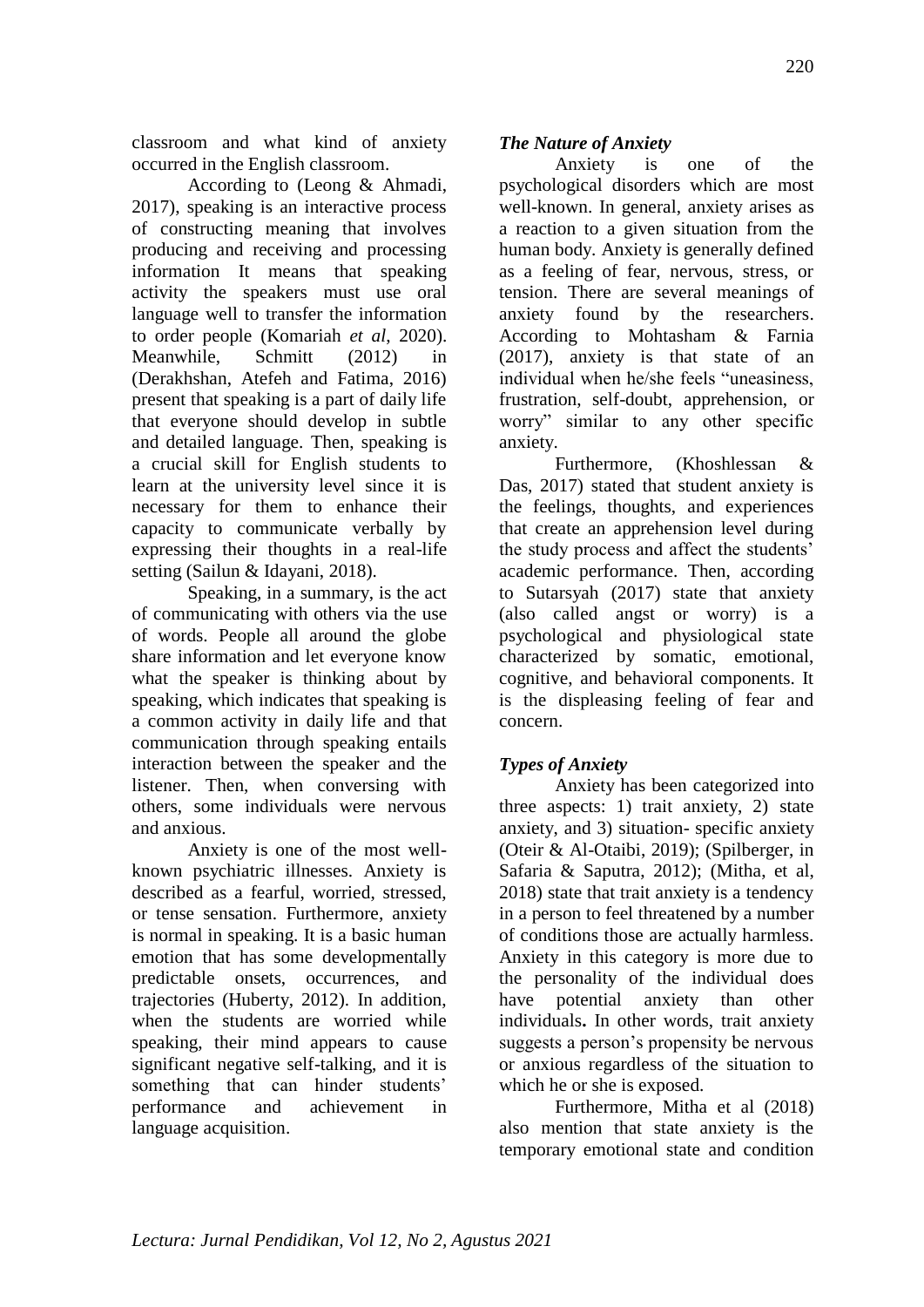in a person characterized by a tense and anxious feeling that is felt consciously and subjective and leaves the activity of the autonomic nervous system, as a condition related to special environmental situations. On the other hand, when the situation is unsafe, it is a situationsensitive fear that vanishes.

Finally, when a nervous individual is confronted with real-life speaking situations, he risks speaking too fast, missing words, murmuring, unconsciously, reading the note, and failing to make eye contact with the audience, among other things. An nervous individual frequently performs badly in speaking class exercises as a result of these variables.

Hereafter, situation-specific anxiety can be considered to be the probability of becoming anxious in a particular type of situation, such as during test (labeled as "test anxiety"), when solving mathematics problems (math anxiety"), or when speaking a second language ("language anxiety"). Language anxiety is recognized as a construct of situation-specific anxiety, mainly independent of the other types of anxiety (Horwitz et al in Akkakoson, 2016).

Feeling anxious is an indication that he or she has courage to be successful language learner. In this sense, anxiety can be considered as positive language learning variable. Foreign language students' positive expectations for their own performance are important predictors of their future success (Sutarsyah, 2017).

# *The Foreign Language Classroom Anxiety Scale (FLCAS)*

The Foreign Language Classroom Anxiety Scale (FLCAS) was developed by Horwitz and Cope in Mitha et al, 2018) as the most widely used method for measuring FLA. The FLCAS is composed of 33 items. This has two types

of positive and negative statements. One of these can be the answers to each item: strongly agree, agree, neither agree nor agree, disagree, and strongly disagree. For each item a score was given ranging from 5 for strongly agree; 4 for agree; 3 for neither agree nor agree; 2 for disagree; 1 for strongly disagree.

Foreign language anxiety can be related to the following: communication apprehension (the fear of communicating with other), test anxiety (the fear of exams, quizzes, and other activities used to evaluate one's competence) and the fear of negative evaluation (the worry about how others view the speaker) (Meily & Nurlita, 2018).

## *a. Communication Apprehension*

Communication apprehension was a type of shyness characterized by fear of communicating with people. Suleimenova in Neman & Ganap, 2018) noted that "anxious student may not be able to take in a spoken dialogue fast enough because anxiety interferes, with their ability to process information". Someone with an apprehension for communication get difficulties to speak in groups or in front of many people or even listen to the message being spoken. Apprehension of communicating can be triggered by need to construct a language structure in a language which has not been completely learned. The inability to express you yourself in the right way can cause frustration in classes foreign languages.

## *b. Test Anxiety*

(Horwitz & Young in Mohtasham & Farnia, 2017) defined test anxiety as the fear of failing in tests and a displeasing experience that learners hold either consciously or unconsciously in many situations. Students with test anxiety encounter learning problems and take material during the test, which contributes to poor test results. Students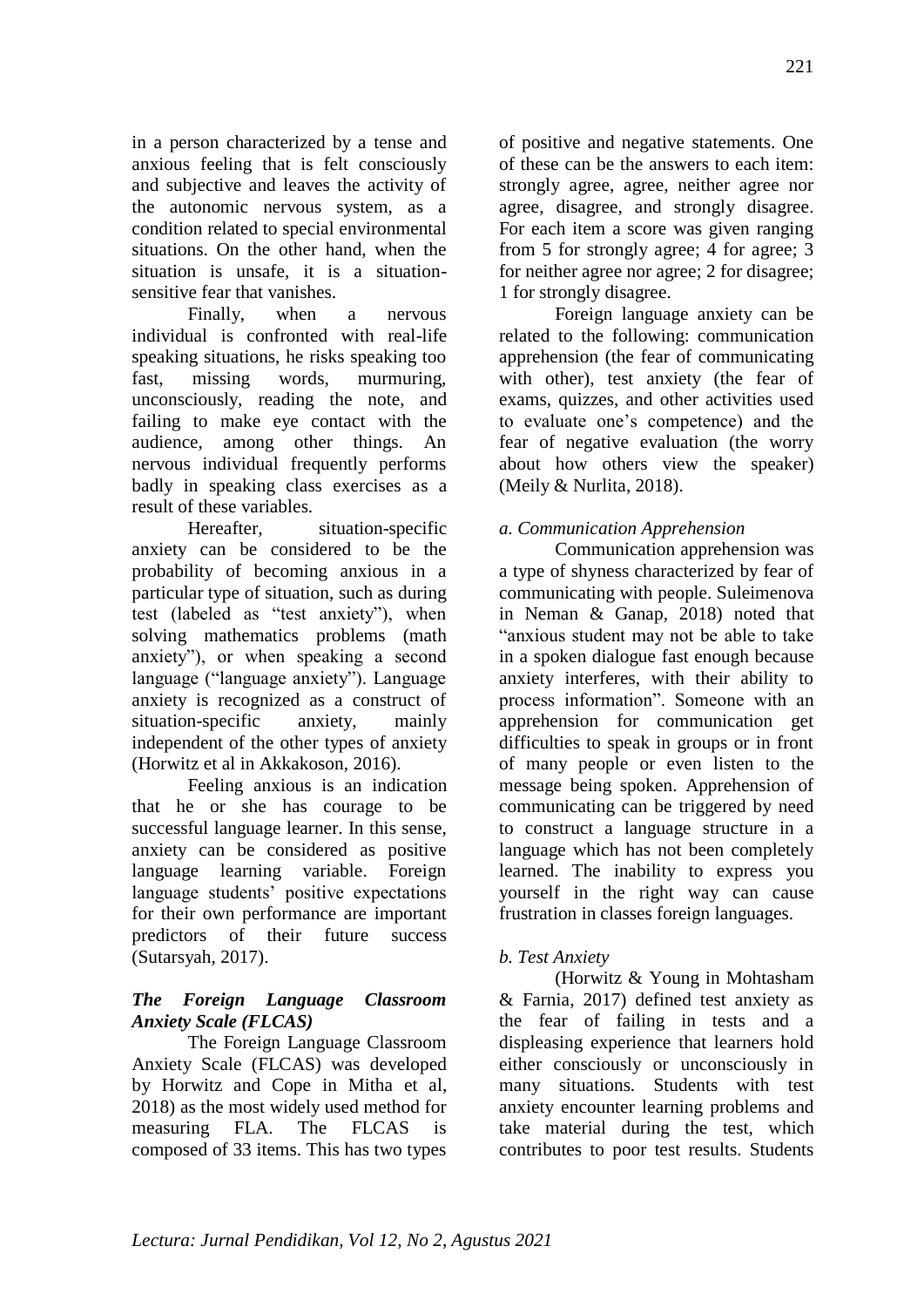who are tested in a foreign language class may face serious problems. Because tests and quizzes are common and even the brightest students who are prepared also make mistakes. Oral tests have the potential of provoking both test-and oral communication anxiety simultaneously in susceptible students.

## *c. Fear of negative evaluation*

Negative evaluation is broader in scope because it is not limited to testtaking situation and it may occur in any social, evaluate situation such as interviewing for a job or speaking in English or foreign language. According to (Lian & Budin, 2014), they stated that "generally they felt they were being judged and cast in poor light by teacher and peers". In other words, the students become a passive learner in learning English because of other student evaluation and teacher evaluation (Meily & Nurlita, 2018).

## **2. METHOD**

This research used the quantitative descriptive method. Mitha et al (2018) states that quantitative descriptive designed in qualitative research whether it is not the real qualitative research as the construction of the content is influenced by quantitative data. This research was conducted to the third students of SMAN 2 Siak Hulu. The location in this research at SMAN 2 Siak Hulu in 2020/2021 academic year, which located in Jl. Kubang Raya No. 14, Kubang Jaya, Siak Hulu, Kampar. The number of the participants in the class is 34 consisting of 14 males and 20 females.

The FLCAS has been the most widely used instrument to measure foreign language learners' general anxiety in foreign language classrooms. This scale provided five responses ranging from "Strongly Agree (SA)", "Agree (A)", "Neither Agree nor Disagree (NA)",

"Disagree (D)", and "Strongly Disagree (SD)". FLCAS contains two types of positive and negative statements. The questionnaire includes positive statements in numbers 2, 5, 8, 11, 14, 18, 22, 28, 32. However, negative statements are in numbers 1, 3, 4, 6, 7, 9, 10, 12, 13, 15, 16, 17, 19, 20, 21, 23, 24, 25, 26, 27, 29, 30, 31, 33.

Interview used as secondary data. The purpose of this interview is to get more data related to this research. Indepth interview is a process to obtain information for the purpose of research by face questioning between the interviewer and informant or interviewee, with or without the use of an interview guide.

The researchers collected data online by using google forms to make it easier for students to answer FLCAS Questionnaire. The students only need to open the link that has been sent by the researchers, and after that the students can fill out the questionnaire. The researchers analyzed and interpreted the data, based on the theory, after all the data were collected. Futhermore, the researchers also conducted online interviews with several students via WhatsApp.

Next, the data were measured by using scoring scale table for calculating the anxiety level of the students using FLCAS. After the researchers have identified the product of the anxiety level of each student, it will be classified into some levels starting from "Very Relaxed", "Relaxed", "Mildly Anxious", "Anxious", and "Very Anxious". On the other hand, the scoring table adopted from Oetting's Scale cited in Mayangta (2013), consisting of 40 items with answers ranging from 1-5 to 200 overall. The following table represents the score for every level of anxiety.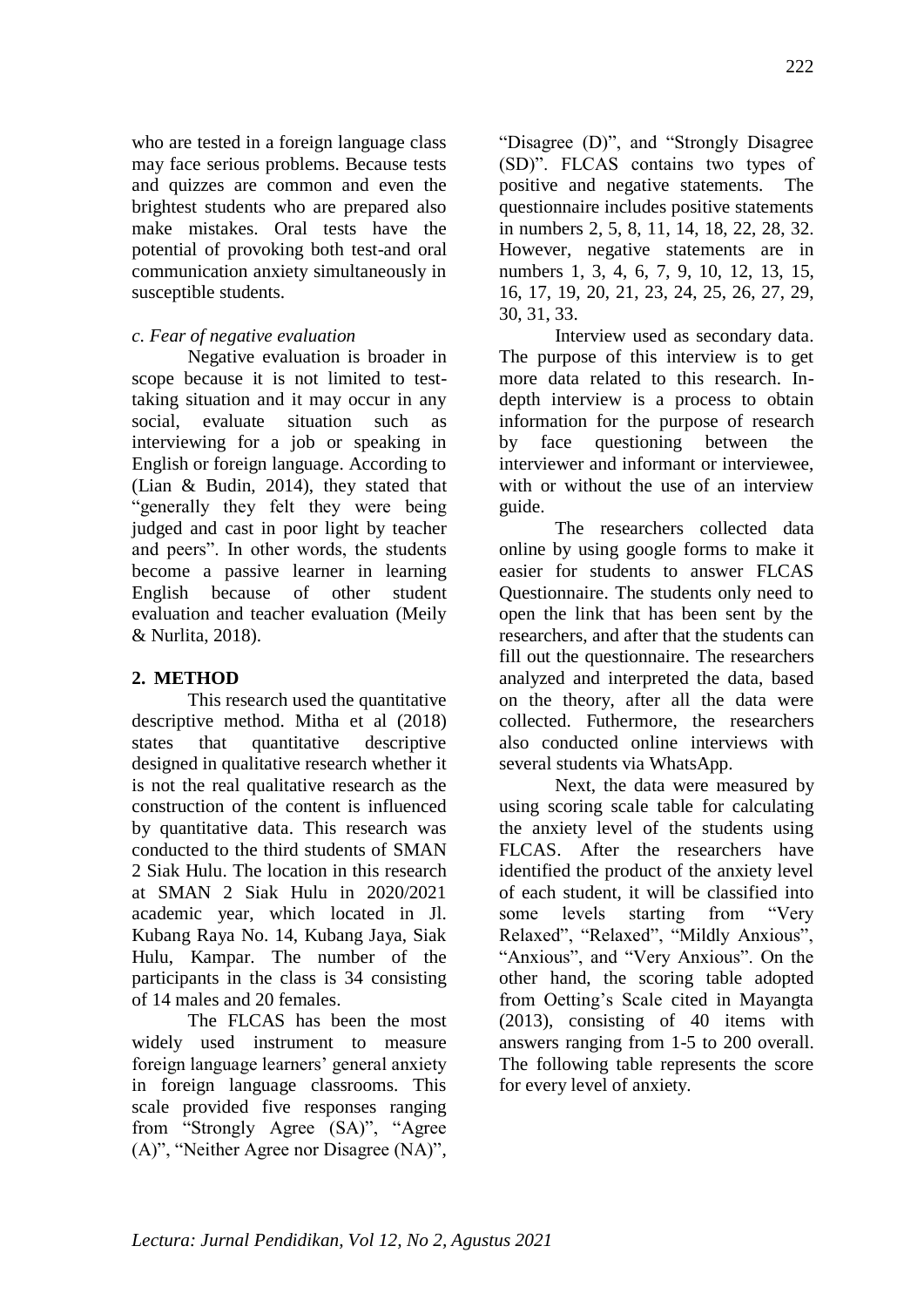#### **3. FINDINGS AND DISCUSSION**

### *A. Levels of Speaking Anxiety in English Classroom*

Horwitz et al have developed the "Foreign Language Classroom Anxiety Scale" (FLCAS) to measure students' levels of anxiety. The measure has scored 33 items on a 5-point Likert scale ranging from strongly agree, agree, neither agree nor disagree, disagree, and strongly disagree. The participants in this study, which are all the third MIPA 2 grades in SMAN 2 Siak Hulu in the academic year 2020/2021 were answered the questionnaire in complete.

There are 34 students in one class who participated to fill out the questionnaire, consisting of 15 male and 19 female. Then, there are 33 questionnaire items that had to be filled out by students. Students answer each item by choosing the answer based on how they feel in study English. The answers included "Strongly Agree (SA)," "Agree (A)," "Neither Agree nor Agree (NA)," "Disagree (D)," and "Strongly Disagree (SD)." Thus, the following is an analysis of the students' preference percentage.



Figure 1. *The percentage of students' preference*

The results indicate that high and low total score percentage of all statements of FLCAS, based on the figure and table. There are 34 participants who

have different responses to each answer. The researchers consider the highest total in statement number 24 (I feel very self‐ conscious about speaking the English in front of other students) with 79% of respondents. Even the researcher see homogeneity in the same statement number 10 "I worry about the consequences of failing my English class."; statement number 11 "I don't understand why some people get so upset over English classes."; statement number 13 "It embarrasses me to volunteer answers in my English class."; statement number 14 "I would not be nervous speaking the English with native speaker."; statement number 15 "I get upset when I don't understand what the teacher is correcting."; statement number 18 "I feel confident when I speak in English class."; statement number 19 "I am afraid that my English teacher is ready to correct every mistake I make."; statement number 24 "I feel very self‐ conscious about speaking the English in front of other students."; statement number 25 "English class moves so quickly I worry about getting left behind."; statement number 30 "I feel overwhelmed by the number of rules you have to learn to speak English."; statement number 31 I am afraid that the other students will laugh at me when I speak the English."; statement number 32 "I would probably feel comfortable around native speakers of the English."; statement number 33 "I get nervous when the English teacher asks questions which I haven't prepared in advance". With 3% of answers (1 student). To determine students' level of anxiety while speaking, the researcher assesses and categorizes each student based on their responses in the FLCAS questionnaire, as shown in Table 1.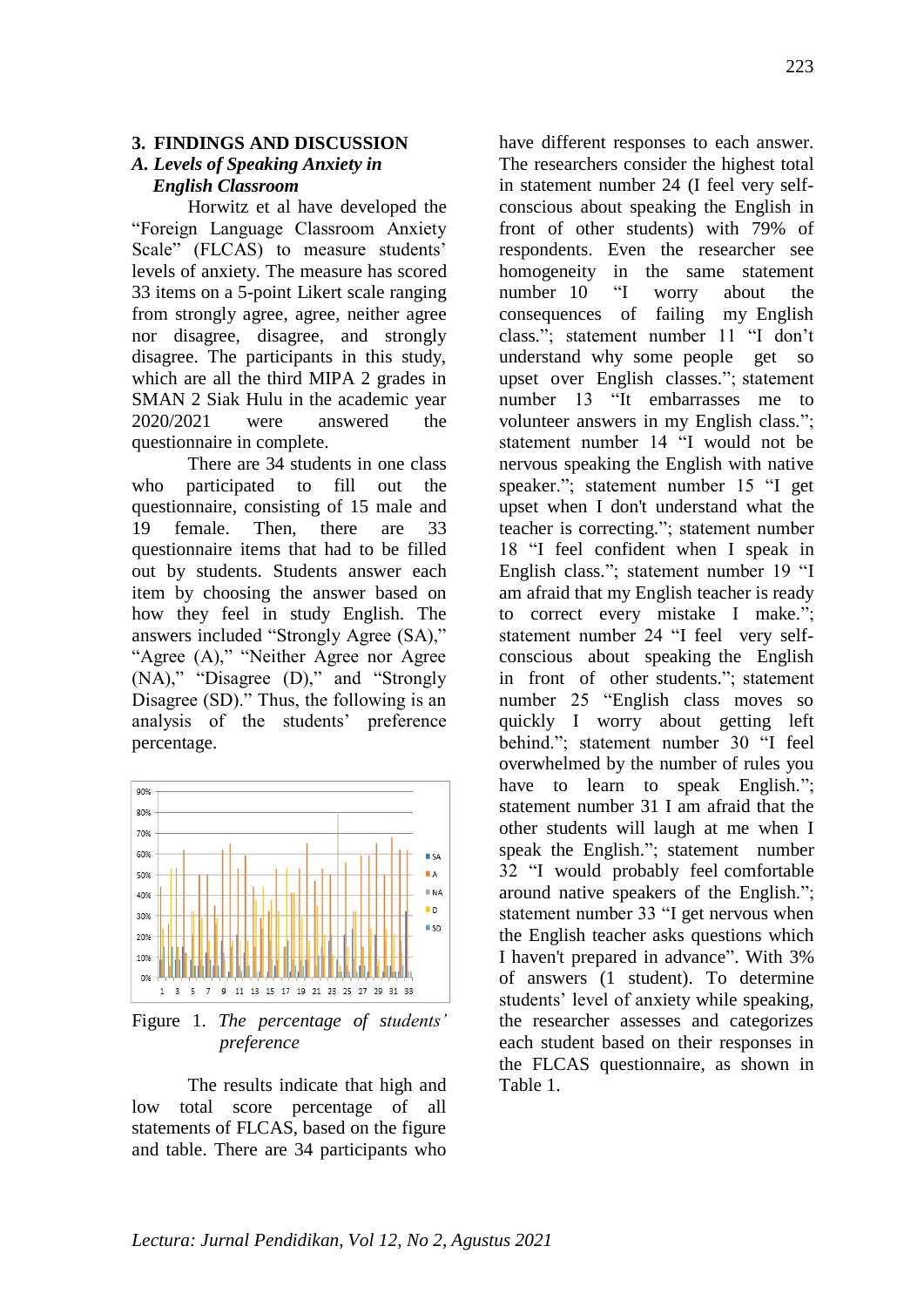| 1 uviv    | 1. Restaur of foreign automage<br>classroom anxiety scale |                     |  |  |  |  |  |  |  |  |  |
|-----------|-----------------------------------------------------------|---------------------|--|--|--|--|--|--|--|--|--|
| Range     | Level                                                     | <b>Result</b>       |  |  |  |  |  |  |  |  |  |
| 124-165   | Very Anxious                                              | 6 students $(18%)$  |  |  |  |  |  |  |  |  |  |
| 108-123   | Anxious                                                   | 11 students $(32%)$ |  |  |  |  |  |  |  |  |  |
| 87-107    | Mildly anxious                                            | 13 students (38%)   |  |  |  |  |  |  |  |  |  |
| 66-86     | Relaxed                                                   | 4 students $(12%)$  |  |  |  |  |  |  |  |  |  |
| $33 - 65$ | Very Relaxed                                              | 0 students $(0\%)$  |  |  |  |  |  |  |  |  |  |

Table 1. *Result of foreign language* 

The Table 1 shows that from 34 students, 6 (18%) experienced a "Very Anxious" level. Then, 13 (38%) were at a "Mildly Anxious" level. This can be a normal condition because many people often feel anxious or nervous when they have to do something in front of others, and only 4 students (12%) at the "Relaxed" level that indicate they have no problem with their anxiety level.

### *B. Dominant Type of Anxiety that Occurred in English Classroom*

There are 3 types of classroom anxiety namely, communication apprehension, test anxiety, and fear of negative evaluation.

## *1. Students' Communication Apprehension*

Based on the Table 2, it can be seen that most of students don't understand some of words that the English teacher say. So the students can not get what their teacher meant. Besides, some of the students are not confident to speak English in front of the others. Because, they will get nervous and confused when they are speaking in their English class, and there are also some students who panic if they have to speak without prior preparation. Moreover, the information from the Table 2 can be seen as follows.

Table 2. *The percentage of students' communication apprehension*

| Item number of Questionnaire |                                                                                           | The Percentage of Students Communication Apprehension |     |    |     |                |               |                         |               |                |     |  |
|------------------------------|-------------------------------------------------------------------------------------------|-------------------------------------------------------|-----|----|-----|----------------|---------------|-------------------------|---------------|----------------|-----|--|
|                              |                                                                                           | SA                                                    | %   | Α  | %   | NA.            | $\frac{9}{6}$ | D                       | $\frac{9}{6}$ | SD <sub></sub> | %   |  |
| $\mathbf{1}$                 | I never feel quite sure of<br>myself when I am<br>speaking in my English<br>class.        | 3                                                     | 9%  | 15 | 44% | 3              | 9%            | s                       | 24%           | 5              | 15% |  |
| 4                            | It frightens me when I<br>don't understand what the<br>teacher is saying in<br>English.   | 5                                                     | 15% | 21 | 62% | 4              | 12%           | $\overline{4}$          | 12%           |                |     |  |
| 9                            | I start to panic when I<br>have to speak without<br>preparation in English<br>class       | $\overline{6}$                                        | 18% | 21 | 62% | $\Delta$       | 12%           | $\overline{\mathbf{3}}$ | 9%            |                |     |  |
| 14                           | I would not be nervous<br>speaking the English with<br>native speaker.                    | $\mathbf{1}$                                          | 3%  | 10 | 29% | $\mathbf{g}$   | 24%           | 15                      | 44%           |                |     |  |
| 15                           | I get upset when I don't<br>understand what the                                           | 1                                                     | 3%  | 11 | 32% | 6              | 18%           | 13                      | 38%           | $\overline{3}$ | 9%  |  |
| 18                           | teacher is correcting.<br>I feel confident when I<br>speak in English class.              | $\overline{1}$                                        | 3%  | 14 | 41% | $\overline{3}$ | 9%            | 14                      | 41%           | $\overline{2}$ | 6%  |  |
| 24                           | I feel very self-conscious<br>about speaking the<br>English in front of other<br>students | 3                                                     | 9%  | 27 | 79% | $\mathbf{1}$   | 3%            | $\overline{2}$          | 6%            | 1              | 3%  |  |
| 27                           | I get nervous and<br>confused when I am<br>speaking in my English<br>class                | $\overline{2}$                                        | 6%  | 20 | 59% | 5              | 15%           | 5                       | 15%           | $\mathfrak{D}$ | 6%  |  |
| 29                           | I get nervous when I<br>don't understand every<br>word the English teacher<br>says.       | 7                                                     | 21% | 22 | 65% | $\overline{2}$ | 6%            | 3                       | 9%            |                |     |  |

The Figure 2 is an overview summary of the students' communication apprehension as follows.



Figure 2. *The percentage of students' communication apprehension.*

Based on the Figure 2, the results show the highest total is in statement number 24 (I feel very self‐conscious about speaking the English in front of other students) with 79% of respondents (27 students). The researchers may therefore infer that the students do not want to speakd English because they are ashamed, anxious, and uncofident when they are in front of the class.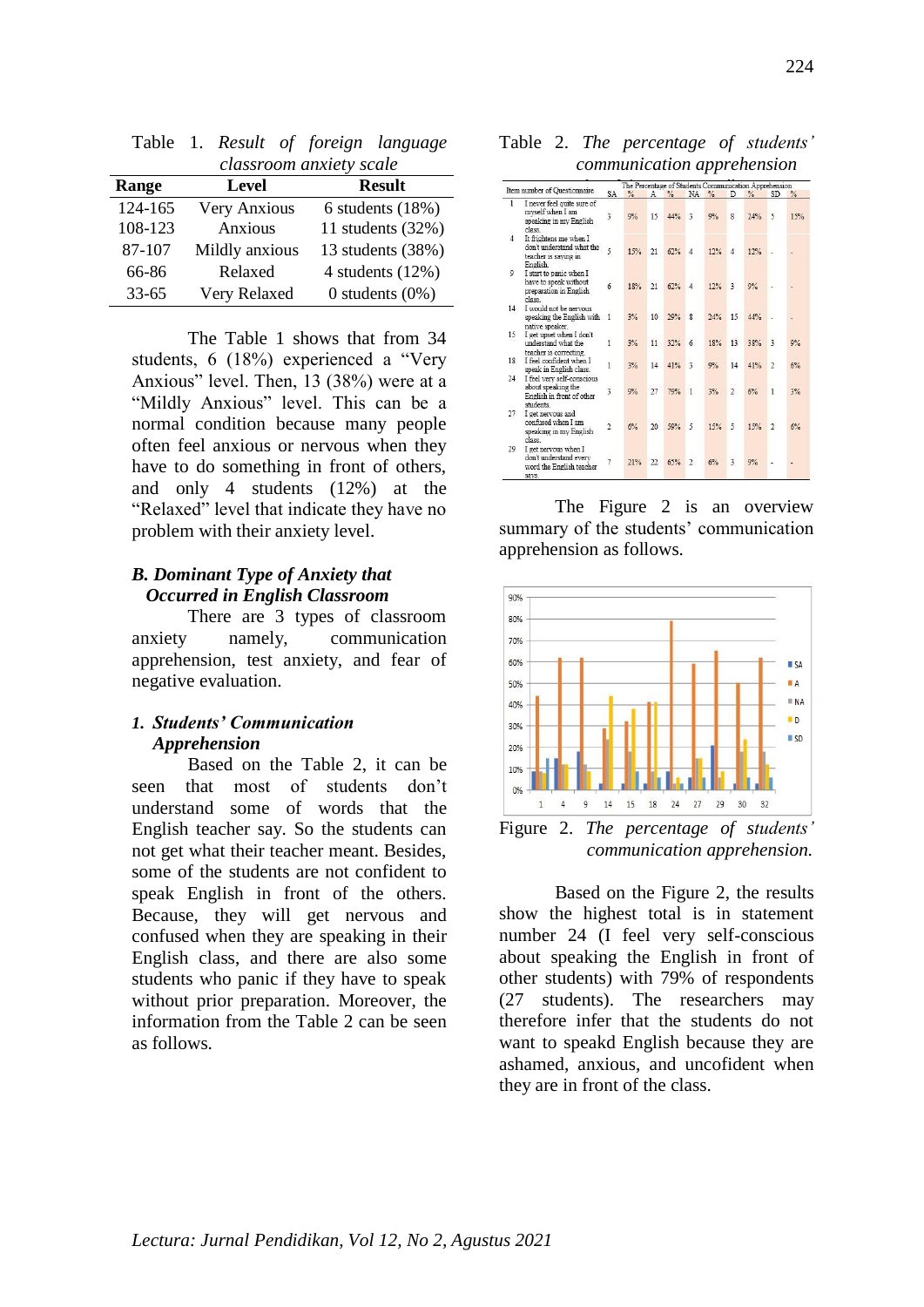#### *2. Students' Test Anxiety*

Test anxiety is defined as a distressing sensation that learners have in various settings, either consciously or unconsciously. Based on the table 3, there are about 53% of students who feel scared if their names are called even if they are ready for English class, they feel nervous. Then, they can nervous and forget things that they know. The students feel more tense in English class than the other classes. Because, worry about the consequences of failing in English class.

Table 3. *The percentage of students' test anxiety*

|     | Item Number of Questionnaire<br>SA                                                                          |                |     | The Percentage of Students Test Anxiety |     |                |               |    |     |                |     |
|-----|-------------------------------------------------------------------------------------------------------------|----------------|-----|-----------------------------------------|-----|----------------|---------------|----|-----|----------------|-----|
|     |                                                                                                             |                | %   | ℁<br>A                                  |     | NA             | $\frac{9}{4}$ | D  | ℁   | SD             | ℁   |
| 3   | I tremble when I know<br>that I'm going to be called<br>on in English class.                                | 3              | 9%  | 18                                      | 53% | 5              | 15%           | 5  | 15% | 3              | 9%  |
| 5.  | It wouldn't bother me at<br>all to take more English<br>classes                                             | 3              | 9%  | 11                                      | 32% | $\overline{7}$ | 21%           | 11 | 32% | 2.             | 6%  |
| 6   | During English class, I<br>find myself thinking about<br>things that have nothing to<br>do with the course. | 2              | 6%  | 17                                      | 50% | 3              | 9%            | 10 | 29% | 2              | 6%  |
| 8   | I am usually at ease during<br>tests in my English class.                                                   | 2              | 6%  | 12                                      | 35% | 9              | 26%           | 10 | 29% | 2              | 6%  |
| 10  | I won'v about the<br>consequences of failing<br>my English class.                                           | 1              | 3%  | 22                                      | 65% | 5              | 15%           | ó  | 18% |                |     |
| -11 | I don't understand why<br>some people get so upset<br>over English classes.                                 | 7              | 21% | 18                                      | 53% | $\overline{2}$ | 6%            | ó  | 18% | 1              | 3%  |
| 12  | In English class, I can get<br>so nervous I forget things                                                   | 4              | 12% | 20                                      | 59% | $\overline{2}$ | 6%            | ó  | 18% | $\overline{2}$ | 6%  |
| 16  | I know.<br>Even if I am well prepared<br>for English class, I feel<br>anxious about it.                     | $\overline{2}$ | 6%  | 18                                      | 53% | 3              | 9%            | 11 | 32% |                |     |
| 17  | I often feel like not going<br>to my English class.                                                         |                |     | 5.                                      | 15% | 5              | 15%           | 18 | 53% | б              | 18% |
| 20  | I can feel my heart<br>pounding when I'm going<br>to be called on in English<br>class.                      | 3              | 9%  | $^{22}$                                 | 65% | 3              | 9%            | б  | 18% |                |     |
| 21  | The more I study for an<br>English test, the more<br>confused I get.                                        |                |     | 16                                      | 47% | 2              | 6%            | 12 | 35% | 4              | 11% |
| 22  | I don't feel pressure to<br>prepare very well for<br>English class.                                         | 5              | 15% | 18                                      | 53% | 4              | 11%           | 7  | 21% |                |     |
| 25  | English class moves so<br>quickly I worry about<br>getting left behind.                                     | 7              | 21% | 19                                      | 56% | $\overline{2}$ | 6%            | 5  | 15% | 1              | 3%  |
| 26  | I feel more tense and<br>nervous in my English<br>class than in my other<br>classes.                        | 8              | 24% | 11                                      | 32% | 3              | 9%            | 11 | 32% | ı.             | 3%  |
| 28  | When I'm on my way to<br>English class, I feel very<br>sure and relaxed.                                    | 1              | 3%  | 20                                      | 59% | 5              | 15%           | g  | 24% |                |     |

The following is an overview summary of the students' test anxiety based on the above table description.



Figure 3. *The percentage of students' test anxiety*

Based on the Figure 3, the researchers found that the homogenity that appears is in statements number 10 and 20. "I worry about the consequences of failing my English class"; "I can feel my heart pounding when I'm going to be called on in English class" with 65% of respondents (22 students). The researchers can conclude that students feel anxious when test anxiety, it shown by number 10 "I worry about the consequences of failing my English class" by which "agree" it is selected by 22 students so that more than half the students feel anxiety during test, and added by statement number 20 "I can feel my heart pounding when I'm going to be called on in English class", which means that students are always nervous even though well prepared in English class.

### *3. The Students' Fear of Negative Evaluation*

Negative evaluation has a larger reach than positive evaluation since it is not restricted to test-taking situations and may occur in any social, evaluative setting. The table 4 showed the result of students fear of negative evaluation. There are 17 students (50%) always afraid if their friends will laugh at them when they speak English, because they think that their friends are better at speaking English. It means that they are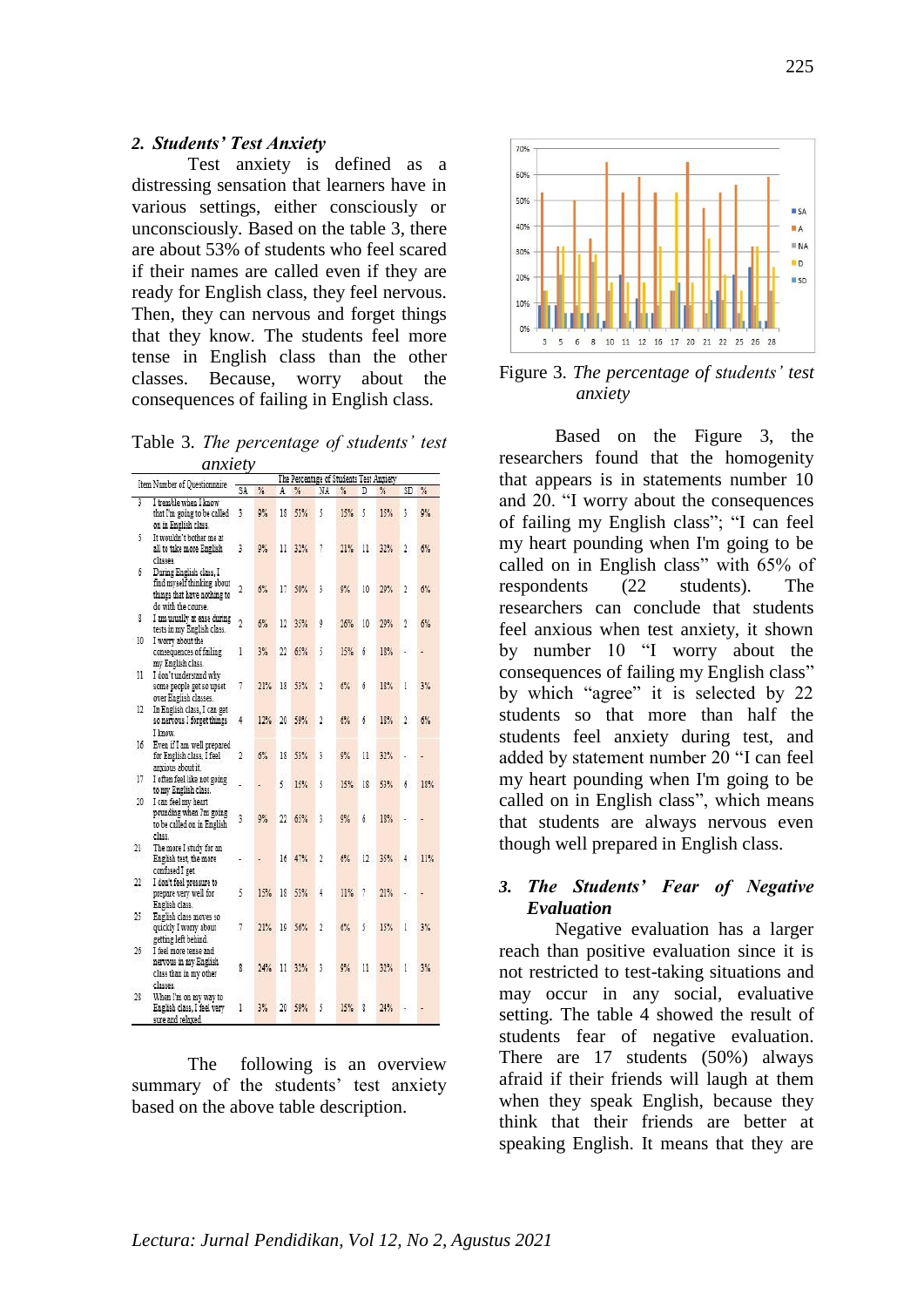not confident. The students feel nervous when the English teacher asks them questions. Then, they also afraid that their teacher will correct every mistake they make.

Table 4. *The percentage of students' fear of negative evaluation*

|                | Item Number of Ouestionnaire                                                                     |                | The Percentage of Students Fear of Negative Evaluation |    |               |                |               |        |               |                |               |  |
|----------------|--------------------------------------------------------------------------------------------------|----------------|--------------------------------------------------------|----|---------------|----------------|---------------|--------|---------------|----------------|---------------|--|
|                |                                                                                                  | SA             | $\frac{0}{6}$                                          | А  | $\frac{0}{2}$ | NA             | $\frac{0}{6}$ | D      | $\frac{0}{2}$ | SD             | $\frac{0}{2}$ |  |
| $\overline{2}$ | I don't worry about making<br>mistakes in English class.                                         |                |                                                        | 9  | 26%           | $\overline{2}$ | 6%            | 18     | 53%           | 5              | 15%           |  |
|                | I keep thinking that the other<br>students are better at English<br>than I am.                   | 4              | 12%                                                    | 17 | 50%           | 4              | 12%           | 6      | 18%           | 3              | 9%            |  |
| 13             | It embarrasses me to volunteer<br>answers in my English class.                                   |                |                                                        | 15 | 44%           | 5              | 15%           | 13     | 38%           | 1              | 3%            |  |
| 19             | I am afraid that my English<br>teacher is ready to correct every<br>mistake I make.              | 1              | 3%                                                     | 18 | 53%           | 3              | 9%            | 10     | 29%           | $\overline{2}$ | 6%            |  |
| 23             | I always feel that the other<br>students speak the English<br>better than I do.                  | б              | 18%                                                    | 17 | 50%           | $\tau$         | 21%           | 4      | 11%           |                |               |  |
| 31             | I am afraid that the other<br>students will laugh at me when I<br>speak the English.             | $\overline{2}$ | 6%                                                     | 23 | 68%           | 1              | 3%            | $\tau$ | 21%           | 1              | 3%            |  |
| 33             | I get nervous when the English<br>teacher asks questions which I<br>haven't prepared in advance. | 11             | 32%                                                    | 21 | 62%           | $\mathbf{1}$   | 3%            |        |               | 1              | 3%            |  |

The following is an overview summary of the students' fear of negative evaluation.



Figure 4. *The percentage of students' fear of negative evaluation.*

Based on the Figure 4, the results show the highest total is in statement number 31 "I am afraid that the other students will laugh at me when I speak the English" by which "agree" with total of 23 students. So it can be concluded that more than half the students or 68% of the paticipants are afraid of making mistakes, especially in oral pronunciation and communication, because they are

affraid of negative evaluation from their friends or teachers.

In this case, the researchers found that "Communication Apprehension" was the main factor causing around 27 (79%) students to feel nervous, followed by 23 (68% students with "Fear of Negative Evaluation" factors, and the lowest factor for 22 (65%) students was "Test Anxiety".

The finding of the research also supported from previous research have done from another researcher. Firstly, study from Kurniawanti (2017) said that from 90 learners majoring English Education Department of UIN Alauddin Makassar in the second semester mostly have medium speaking anxiety level. Secondly, the research by Abdillah (2018). This study is to investigate foreign language anxiety of EFL junior secondary school students at the 8th grade of SMPN 16 Semarang. The study results showed that they are internal factors (attitude, speaking in front of the class, laughing at peers, nonsensical feedback, student opinions about speaking English, lack of preparation), and external factors (teacher temperament, school setting, family environment). The last study from Isnaini (2018), the results revealed that the students' speaking anxiety factor in English as a foreign language (EFL) was: felt self-prediction to fear, unreasonable confidence, sensitivity to danger, sensitivity to anxiety, false body signal attribution, low self-efficacy. Second, the causes of the student's speaking anxiety those students were unconfident in speaking English fear of making mistakes while speaking, anxiety while the teacher asked to speak up, and shyness in performing in front of the class.

#### **4. CONCLUSION**

Based on the study, the researchers may conclude as follows.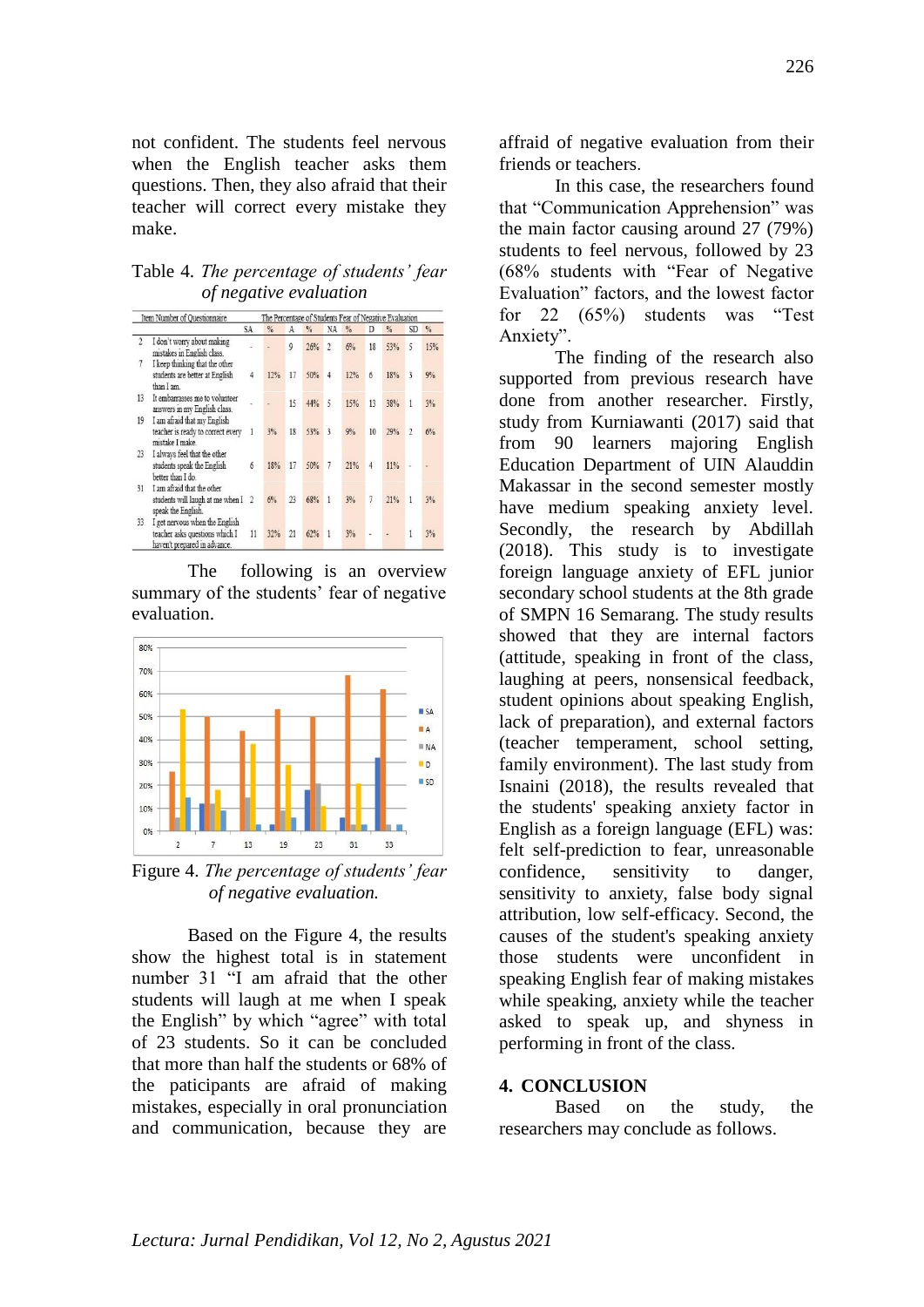The results of questionnaire show that many students are at the "Mildly Anxious" level and no student with the "Very Relaxed" level. There are 6 (18%) students experiencing the level of "Very Anxious," 11 (32%) students at the level of "Anxious," 13 (38%) students at the level of "Mildly Anxious," and 4 (12%) students at the level of "Relaxed".

The result of interview shows that the students who the researchers have interviewed said that they are not confidence when they are speaking English. Because they are thinking that their friends are better in speaking English than them. Furthermore, the students afraid make a mistake especially in grammar and pronunciation. Then, all of students fear of teacher evaluation, and sometimes they feel afraid when the test or exam will be held.

Based on the results, each students certainly have feeling of anxiety at the different levels. For students whose high anxiety scale results need to reduce a little more relaxed. When in class, students also do not mock or laugh at each other when their friends make mistakes, but try to keep supporting and motivating them not to give up in learning. Students must realize that making mistakes when in an English language class is the normal thing, so it can be as a learning to be better in the future.

After conducting this research, the researcher made some suggestions. Those suggestions can consider by the students, teachers/lecturers, and the future researcher.

1. For Students

Based on the results, each students certainly have feeling of anxiety at the different levels. For students whose high anxiety scale results need to reduce a little more relaxed. When in class, students also do not mock or laugh at each other when their friends make mistakes, but try to keep supporting and motivating them not to give up in learning. Students must realize that making mistakes when in an English language class is the normal, so it can be as a learning to be better in the future.

2. For Teachers/Lecturers

The teachers or lecturers need to consider any fear that his students feel to overcome the student's anxiety in speaking skills. After that, the teacher/lecturer can make the class atmosphere cheerful so that a positive mood will appear. The students who feel happy and not nervous will learn comfortable. The teacher/ lecturer can insert humor or motivational words so as to make the class atmosphere relaxed and can reduce student's anxiety.

3. For Future Researcher

The researchers hope that the future researcher will be able to conduct better research about speaking anxiety in English classroom and improve the research with other skills such as reading, writing, and listening.

## **REFERENCES**

- Abdillah, Vera. (2018). *Students' Anxiety Factors in Speaking English (A Case Study at the 8th Grade of SMP N 16 Semarang) in the Academic Year of 2016/2017.* Education and Teacher Training Faculty. Universitas Islam Negeri Walisongo Semarang.
- Akkakoson, Songyut. (2016). Speaking Anxiety in English Conversation Classrooms Among Thai Students. *Journal of Learning and Instruction.* 13 (1), 63-82.
- Derakhshan, Ali., Atefah Nadi Khalili., & Fatima Beheshti. (2016). Developing EFL Learner's Speaking Ability, Accuracy and Fluency. *English Language And Literature Studies*. 6 (2).
- Huberty, Thomas J. (2012). *Anxiety and Depression in Children and*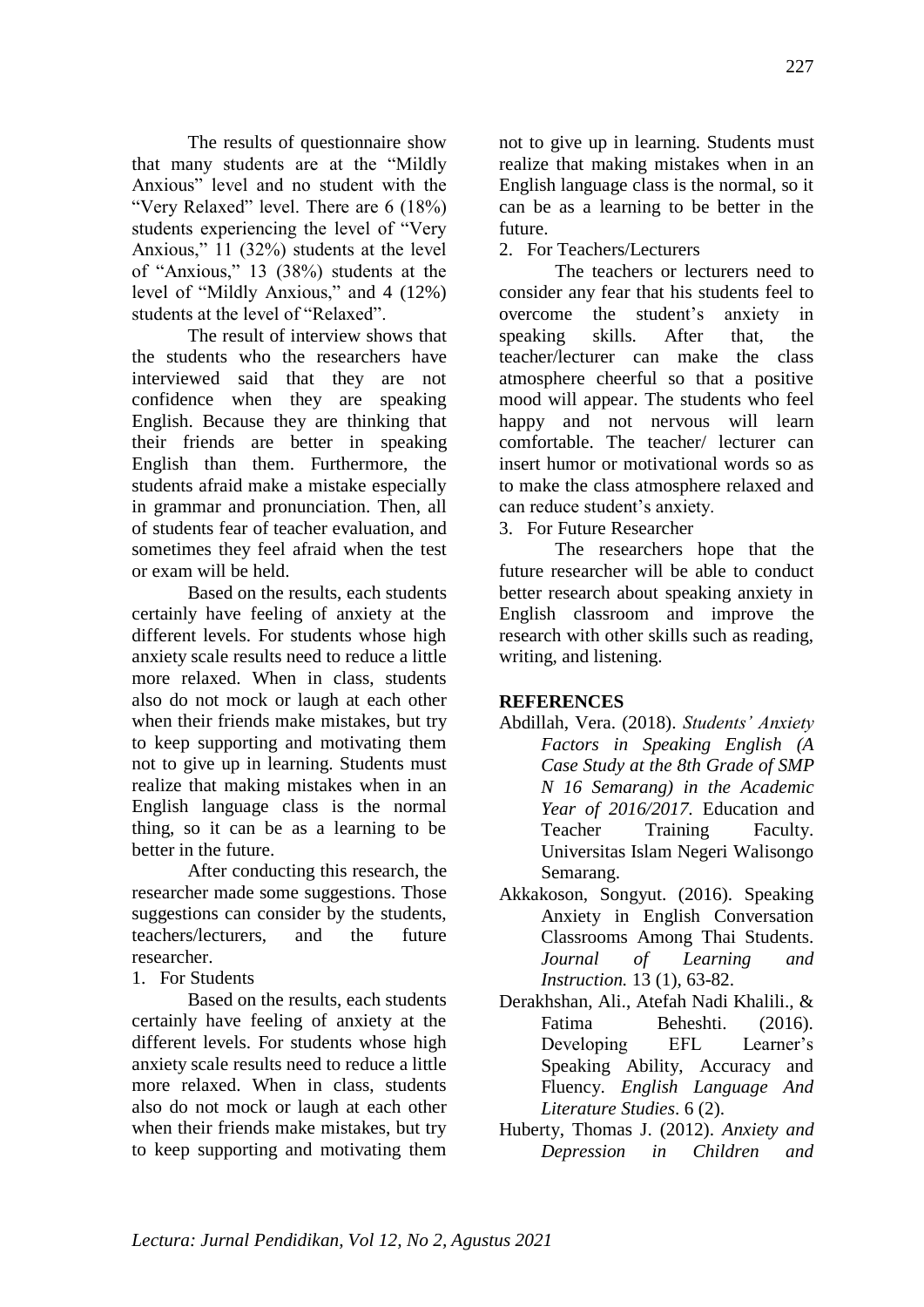*Adolescents Assessment, Intervention, and Prevention*. New York: Springer Science and Business Media.

- Isnaini, Nur. (2018). *An Analysis of Students' Speaking Anxiety Students of English Foreign Language (EFL) at the Fifth Semester English Department of UIN Raden Intan Lampung Academic Year of 2018/2019.* Tarbiyah and Teacher Training Faculty. Universitas Islam Negeri Raden Intan Lampung.
- Kurniawanti. S.T. (2017). *A Study of Speaking Class Anxiety of the Second Semester Students in English Education Department at UIN Alauddin Makassar.* English Education Department Tarbiyah and Teaching Science Faculty. Universitas Islam Negeri Alauddin Makassar.
- Khoshlessan, R., & Das, K. P. (2017). Analyzing International Students' Study Anxiety in Higher Education. *Journal of International Students*, 7 (2), 311–328.
- Komariah, E., Erdiana, N., & Mutia, T. (2020). Communication strategies used by EFL students in classroom speaking activities. *International Journal of Language Studies,* 14(3), 27-46.
- Leong, L., & Ahmadi, S.M. (2017). An analysis of factors influencing learners' English speaking skill. *International Journal of Research in English Education (IJREE) 2 (1),* 35.
- Lian, H. L. & Budin, Mardziah. (2014). Investigating the Relationship between English Language Anxiety and the Achievement of School based Oral English Test among Malaysian Form Four Students. *International Journal of Learning, Teaching and Educational Research.* 2 (1), 67-79.
- Mayangta, Tesalonika. (2013). *Students' Speaking Anxiety in an EFL Classroom.* Research Paper, Universitas Pendidikan Indonesia. 28.
- Mitha, W.D., Amri, Z., Narius, D. (2018). An analysis of students' speaking anxiety faced by the fourth semester students of EEnglish education study program of English Department of Universitas Negeri Padang. *Journal of English Language Teaching,* 7(3), 467.
- Mohtasham L, & Farnia M. (2017). English Speaking Anxiety: A Study of the Effect of Gender on Iranian EFL University Students' Perceptions*. International Journal of Research in English Education (IJREE)*. 2017; 2 (4).
- Neman, M.I.E & Ganap, N.L. (2018). Student Anxiety in Learning English as a Foreign Language (EFL). *Proceedings of the 65th TEFLIN International Conference*, Vol 65, No 2.
- Oteir, I. N., & Al-Otaibi, A. N. (2019). Foreign Language Anxiety: A Systematic Review. *Arab World English Journal*, 10 *(3)* 309-317.
- Safaria, T. & Saputra, E.N. (2012). *Manajemen Emosi: Sebuah Panduan Cerdas Bagaimana Mengelola Emosi Positif Dalam Hidup Anda.* Jakarta: Bumi Aksara.
- Sailun, B. & Idayani, A. (2018). The Effect of Ted Talks Video Towards Students' Speaking Ability at English Study Program of Teacher Training and Education Faculty, Universitas Islam Riau. *Persfektif Pendidikan dan Keguruan*: 9 (1), 65-74*.*
- Schmitt, R. (2012). *Applied Linguistics*. In A. Burns & B. Seidhofer (Eds.), *Speaking and Pronunciation* (pp.197-199). London: Great Britain Press.